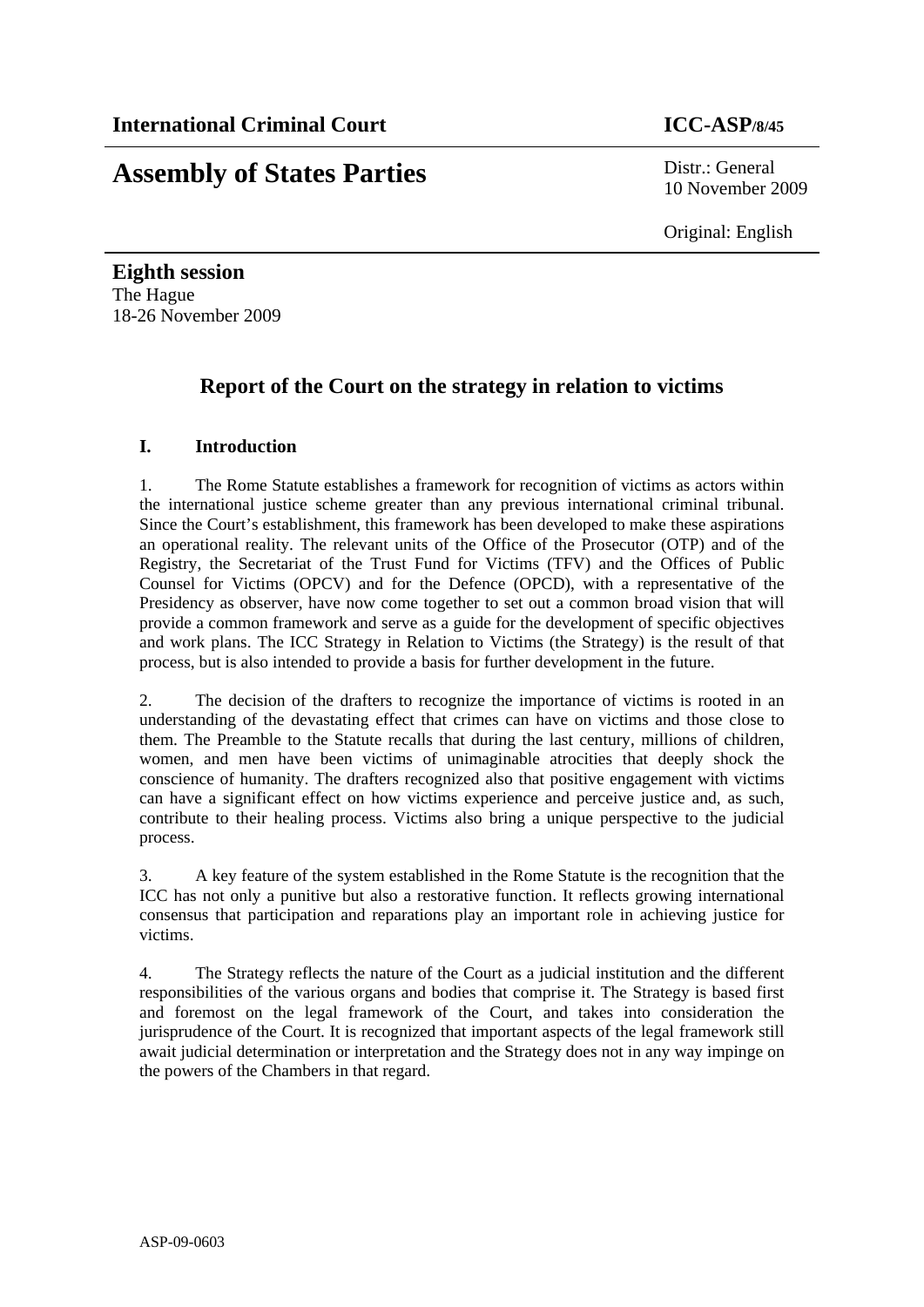5. This Strategy comprises one element of the Court's strategic planning, and will evolve over time taking into account future ICC planning. The principles and objectives adopted herein derive from Rome Statute and other legal instruments of the Court and from the aims set out in the Strategic Plan of the Court as well as other processes deriving from it including those relating to outreach, cooperation, prosecutorial strategy and policies, the Trust Fund and legal aid for victims.

6. The Strategy is also based on international instruments that formed part of the development of the Rome Statute. In particular, it has regard to the United Nations Declaration of Basic Principles of Justice for Victims of Crime and Abuse of Power, which calls for victims to be treated with compassion and respect for their dignity. It also draws on the UN Basic Principles and Guidelines on the Right to a Remedy and Reparations for Victims of Gross Violations of International Human Rights Law and Serious Violations of International Humanitarian Law, which calls for victims to be treated with humanity and respect for their dignity and human rights, and for appropriate measures to be taken to ensure their safety, physical and psychological well-being and privacy, as well as those of their families.

7. While in some areas there are lessons learned from other international criminal tribunals, the specificity of the Court – its permanent nature, its potentially worldwide scope, and its introduction of new substantive law in relation to victims' participation – means that in other areas few precedents exist. The first cases before the Court have provided examples of concrete victims' participation, fully respecting the conduct of fair and expeditious proceedings. The challenge to the Court at this early stage is to apply this innovative framework in each case in a consistent manner.

8. For the purpose of this Strategy, a victim is a natural person who has suffered harm as a result of the commission of any crime within the jurisdiction of the Court, or in certain circumstances an organisation or institution that has sustained certain harm to its property, as defined in Rule 85 of the Rules of Procedure and Evidence. In all cases, the definition takes into account the jurisprudence of the Court in relation to the notion of "victim". However, the term "victim" may refer to different persons at different times, as specific victims interact in distinct ways with different parts of the Court at different phases of the proceedings. For instance, the term is used to describe persons having sent communications/information of crimes to the Office of the Prosecutor, or allowed by the relevant Chamber to participate in the proceedings or having applied to do so, persons who receive reparations as a result of an order of a Trial Chamber following a conviction, or persons who require specific measures of protection or psycho-social support related directly to their appearance before the Court. Some victims are likely to also be witnesses in the proceedings. A possibility may also equally for victims to appear in person before the Court. The term is also used in a broader sense to describe those who benefit from assistance provided by a project supported by the TFV, or members of a community affected by crimes in the context of a particular situation or case who as a result is targeted by outreach activities of the Court.

9. The needs of all of these victims should be taken into consideration by the relevant organs and bodies of the Court. In formulating the Strategy document, the Court has sought to draw a distinction in the strategies developed in the different functional areas, even though each of these principles is closely interrelated. One of the goals of the Strategy is to ensure consistency and co-ordination across different organs and bodies of the Court dealing with victims.

10. It is recognized that there is a fine balance to be maintained between the rights of victims and the rights of the Defence. Vigilance is necessary by all parts of the Court in order to ensure this.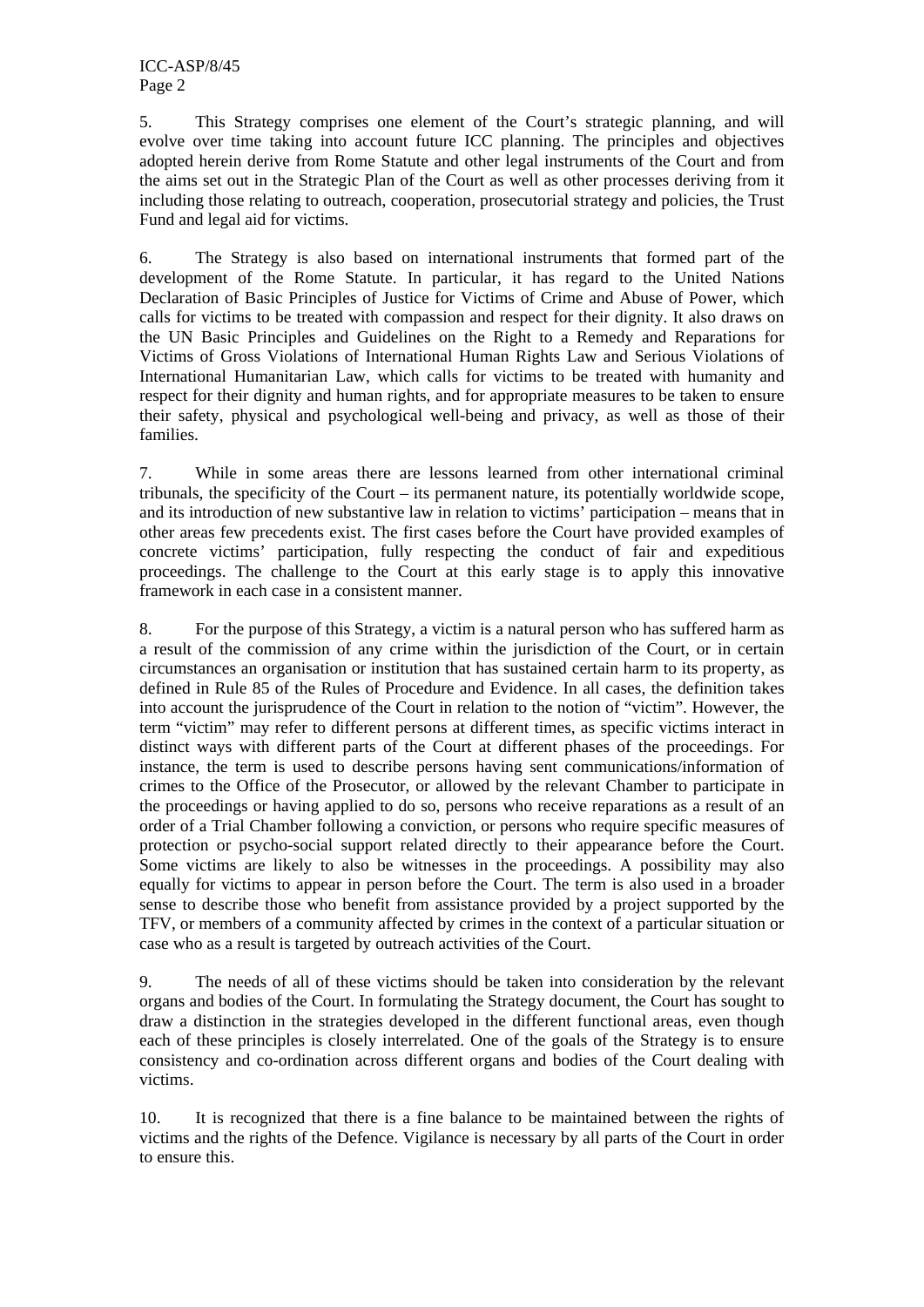11. In order to ensure the success of the Strategy, each organ and body has committed to setting out:

- a) The actions they are taking, and plan to take, to ensure that the principles of the Strategy are met;
- b) The steps they are taking to inform victims of the standards they can expect; and
- c) The details of methods by which implementation and progress of the Strategy will be monitored and evaluated, including through measurable objectives and indicators and seeking feedback.

12. It is recognized that the way in which they are treated by officials of the Court will be very important for victims and how they feel about the justice process before the Court. All organs and bodies of the Court that interact with victims will take steps to ensure that their staff have appropriate training including in how to deal with vulnerable victims.

13. The Strategy recognizes that a wide range of actors including local authorities, nongovernmental and community based organisations, States Parties and international organisations have been instrumental in bringing about an increased awareness of victims' needs, as well as in responding to those needs. The Court takes account of the work of these stakeholders too, and recognizes that it does not work in isolation. Wherever possible, it seeks a common approach with other actors. In doing so, the Court will look for opportunities to promote the principles underlying the Rome Statute at the local level, consistent with the principle of complementarity.

14. It is the underlying premise of this Strategy that no action of the Court should do harm, and that respect must be paid to each individual, bearing in mind the statutory provisions providing that in taking appropriate measures to protect the safety, physical and psychological well-being, dignity and privacy of victims and witnesses, the Court shall have regard to all relevant factors, including age, gender and health, and the nature of the crime, in particular, but not limited to, where the crime involves sexual or gender violence or violence against children.

#### **II. Broad principles**

- 15. The broad principles which underpin the Strategy are:
	- a) A recognition of the importance of the victim and the need to take account of their needs and interests;
	- b) A commitment to communicate with victims both in order to provide information so that the Court's mandate on victims is widely understood by victims and in order to listen to victims;
	- c) A recognition that victims should be enabled to have a voice throughout all stages of the proceedings, subject to the rights of the defence and a fair and impartial trial, starting at the preliminary examination stage and to seek reparations in the event of a conviction;
	- d) A commitment to providing victims with equal and effective access to the Court, including effective representation of their interests by qualified counsel;
	- e) A commitment to enable victims to interact with the Court with maximum security, consistent with the Rome Statute, and without suffering further harm as a result of this interaction;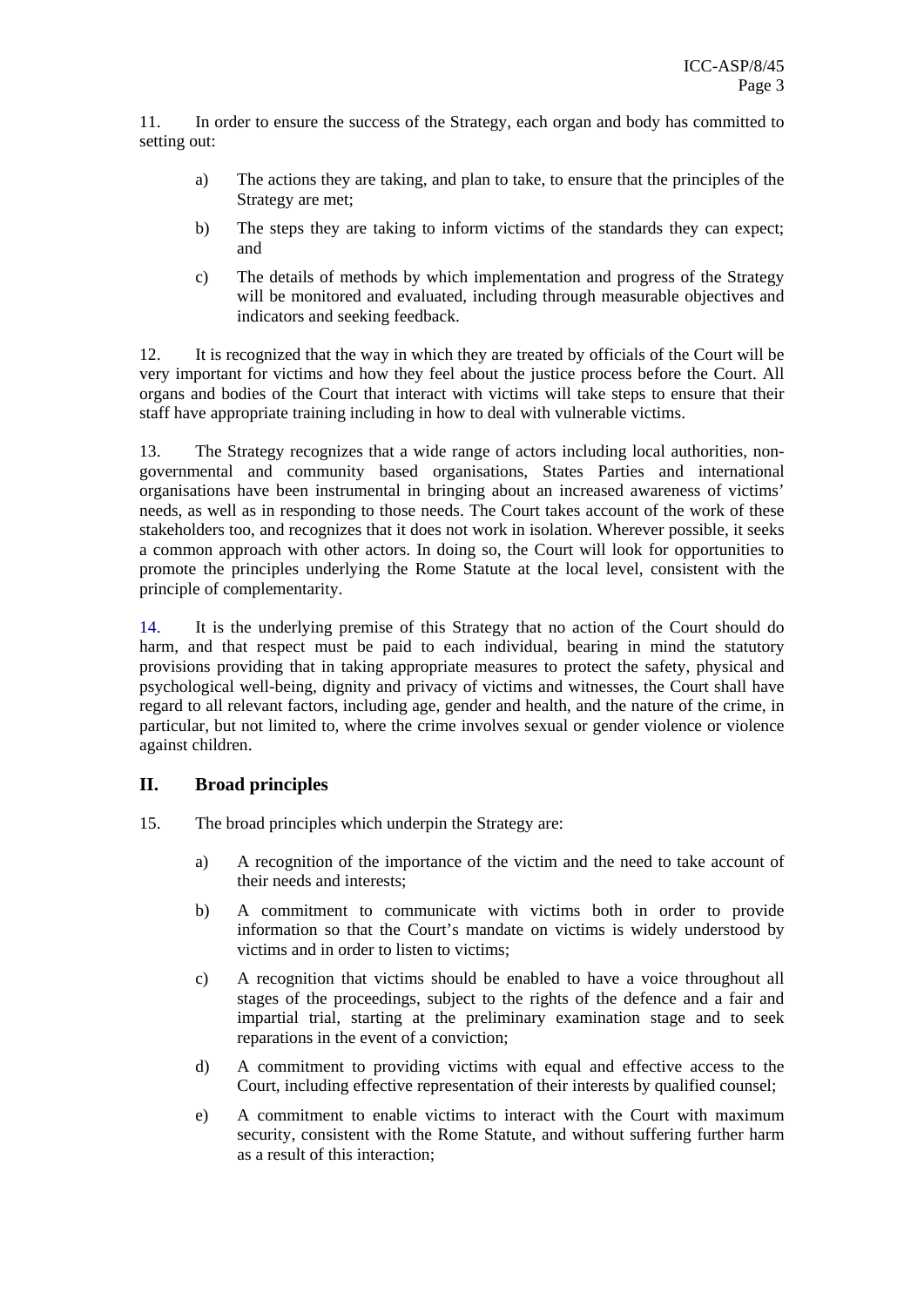- f) A commitment to transparency and clarity in conducting relations with third parties; and
- g) A commitment to serving as a catalyst for improving realisation of the rights of victims of genocide, crimes against humanity and war crimes worldwide.

16. In order to achieve these principles, the ICC Strategy in Relation to Victims consists of the following six main policy objectives.

#### *Objective 1:*

**Ensure that the role of the Court and its judicial activities are clearly communicated to all victims of a situation or case potentially falling within the jurisdiction of the Court, including their right to petition the Court (i.e. the right to give information to the Prosecutor to form the basis of a** *proprio motu* **investigation), to participate in proceedings at the Court or to seek reparation.** 

17. This objective aims to ensure that victims have the information they need at the right time, in the right level of detail, and in the right format for their needs. This will enable them to make informed and appropriate decisions. Communications efforts impact upon attitudes towards and interest in co-operating or engaging with the Court.

18. It is recognized that not all victims will want to have the same level of information or want to engage with the Court in the same way. Some victims may only wish to have general information. Others may have a desire to engage more actively in the Court's activities such as by bringing information on crimes, testifying as a witness, participating in proceedings, or benefiting from the assistance of the Trust Fund. Victims should be informed about what they can expect, what support or protection is available for them, and what choices are open to them. Where victims are participating in proceedings, they should be kept informed of developments.

19. The Court's outreach activities, which are targeted at affected communities, are detailed in the Strategy on Outreach. They aim to cultivate a level of awareness and understanding of the Court's mandate and activities, and promote access to and understanding of judicial proceedings. They also foster realistic expectations about the Court's work and engender greater participation of local communities by addressing their concerns and countering misperceptions. Victims are one target of the outreach activities, and strategies will continue to be developed and implemented to reach victims specifically, and to communicate up to date information about decisions of the Court concerning victims specifically. The outreach unit of PIDS in the Registry has primary responsibility for outreach, and will involve other organs and bodies of the Court.

20. In light of the fact that it will often be the Office of the Prosecutor that has the earliest contact with victims, the Prosecutor plays a role in raising awareness and is given certain duties aimed at ensuring that victims are given every opportunity to participate in proceedings.

21. The OPCV, VWU, VPRS and TFV also communicate with victims in the course of carrying out their specific mandates.

22. Key features of the Court's objective as regards communications are:

a) A commitment to two-way communication; to conduct interactive activities, to listen to victims and respond to what they are saying, and to take into account victims' concerns when developing policies;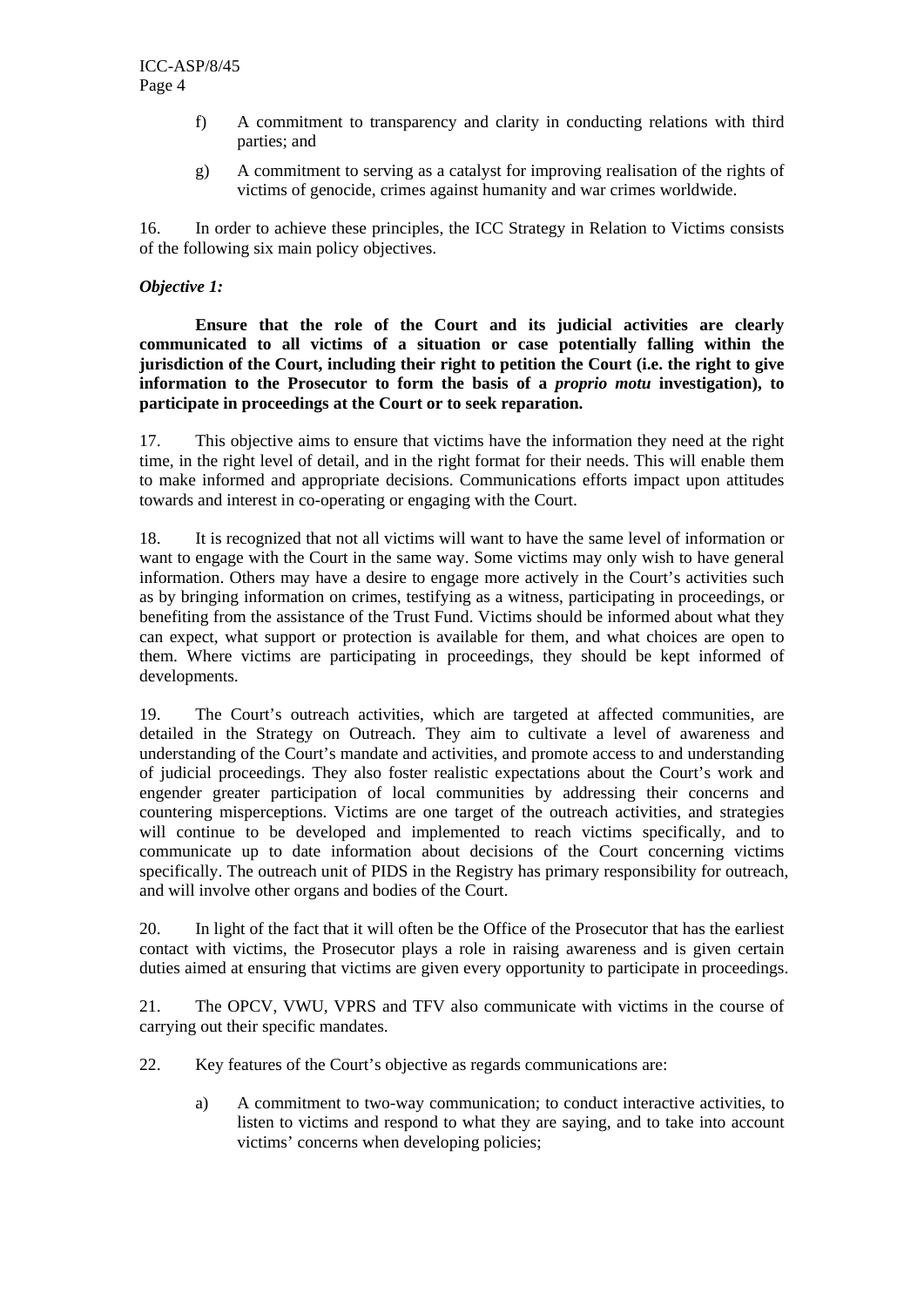- b) General information on the Court, thematic information gender crimes, children issues - and case specific information will be provided;
- c) Providing information that is up-to-date, appropriate to the stage of proceedings, of good quality, relevant, communicates in a meaningful way and is available in a range of formats;
- d) Ensuring consistency of communication across different organs and bodies of the Court;
- e) Developing communications tools for victims that are appropriate to their needs and in a form which is accessible. In producing them, the languages spoken by the victims, cultural, social and other factors such as levels of education and customary means of communication will be taken into account;
- f) In developing communications tools and strategies, the views of victims will be sought and taken into consideration;
- g) All communications efforts will bear in mind the need to respect the safety, well-being, dignity and privacy of victims; and
- h) Specific strategies will be developed in order to ensure that communication with victims includes and is appropriate for specific vulnerable or marginalised groups.

23. Staff will be trained, but it is recognized that communications with victims are frequently conducted in partnership with intermediaries who have established relationships with victims. The Court is committed to ensuring adequate training and support, and establishing relationships based on clear and transparent understandings about what is expected of each.

#### *Objective 2:*

#### **To enable victims to interact with the Court without suffering further harm as a result of this interaction, including by providing protective measures and security arrangements at all stages.**

24. This objective comprises one element of the Court's strategy to "put in place a system to address all security risks, striving for maximum security of all participants consistent with the Rome Statute" (Goal I, Objective 2 of the *Strategic Plan of the ICC*, 4 August 2006). It aims to facilitate proceedings and to ensure an appropriate level of protection for victims in relation to their contact with the Court.

25. It is important to be able to inform at the outset the witnesses who are also victims, as well as all participants to the proceedings, of the range of possible protective measures as well as the relevant procedures, in a neutral and objective manner. It is crucial to build upon the experience of the last four years of activities of the Court, during which time the Court has been able to address threats to the life and well-being of victims and witnesses. The security of victims and witnesses must continue to be rigorously safeguarded bearing in mind that their protection should not be prejudicial to or inconsistent with the rights of the Defence and a fair and impartial trial.

26. The Court as a whole is given the responsibility to take appropriate measures, while the VWU, OTP and Chambers are given specific responsibilities.

27. It is incumbent on all parts of the Court interacting with victims to develop appropriate policies and ensure that staff members as well as external legal counsel receive training or support needed.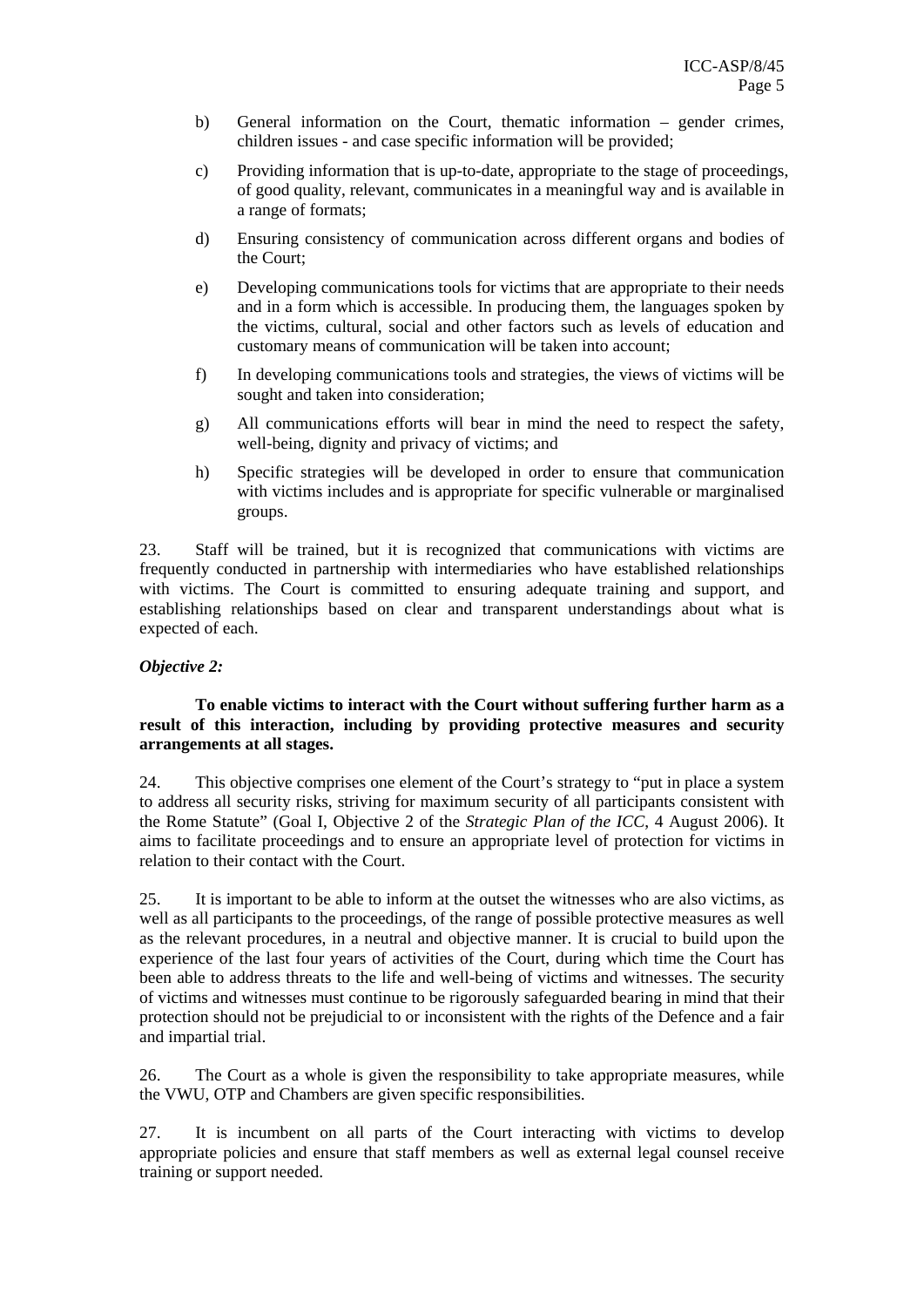ICC-ASP/8/45 Page 6

28. In order to achieve the objective the responsibilities must start from the first interaction with a victim whether a first contact by an investigator with a potential witness or the receipt of an application to participate in proceedings. The responsibilities continue throughout the proceedings and afterwards, if necessary, and involve activities in the places where the victims are located as well as where the Court is sitting.

29. This does not mean that the full range of protective measures will be either appropriate or available in each case.

30. The fundamental and most important bedrock of the Court's approach is prevention and risk mitigation through adherence to good practices and maintenance of confidentiality. All organs and bodies interacting with victims will adopt good practice guidelines that aim to reduce the physical exposure of victims by managing the contact in such a way as to minimise risk. Court policies and guidelines will also be implemented to ensure strict maintenance of confidentiality and security of information. The OTP aims to minimise the number of potential witnesses who enter into contact with the Court and are thus exposed to risk. Strategies will be developed for ensuring that individuals who are not staff of the Court but who have contact with victims or with information relating to victims, such as legal representatives or intermediaries, are also made aware of good practices.

31. Another important set of tools available to the Court for avoiding putting victims at risk is procedural protective measures. These are measures that a Chamber may order when appropriate such as redactions of documents, expunging information from the public record, giving testimony through electronic or other special means (such as facial or voice distortion) and the possibility to order closed sessions. All organs of the Court will remain vigilant so as to ensure that these measures are used when needed, while respecting at all times the rights of the defence and the need for a fair trial.

32. Despite every effort to avoid putting victims at risk, the Court must be ready to respond where victims are exposed to threats to their safety as a result of their status before the Court. Where witnesses, victims who appear before the Court and others who are at risk on account of testimony given by such witnesses are exposed to risk, the Court will implement protective measures and security arrangements through the VWU.

33. Many victims live in areas of general insecurity and may be at risk, not as a result of their interaction with the Court, but also because they live in inherently insecure areas.

34. Key features of the Court's approach to protection include:

- a) Informing victims at an early stage about measures and procedures;
- b) Identifying victims who are at risk due to their interaction with the Court and what is the most appropriate action to take in a particular case;
- c) Clearly defining eligibility requirements, feasibility and procedures for protective measures; and
- d) It is essential that in providing for protection for victims, the Court shall strive to implement the most effective measures consistent with the Rome Statute with the least disruption to those protected and should not impact their wellbeing.

35. It is recognized that it is necessary for the Court to work together with and rely on national authorities and other external actors in ensuring protection for victims. Co-operation from States is essential, and the strategies pursued in this regard are set out in a separate document. Plans will also be developed and implemented for ensuring co-operation from international organisations.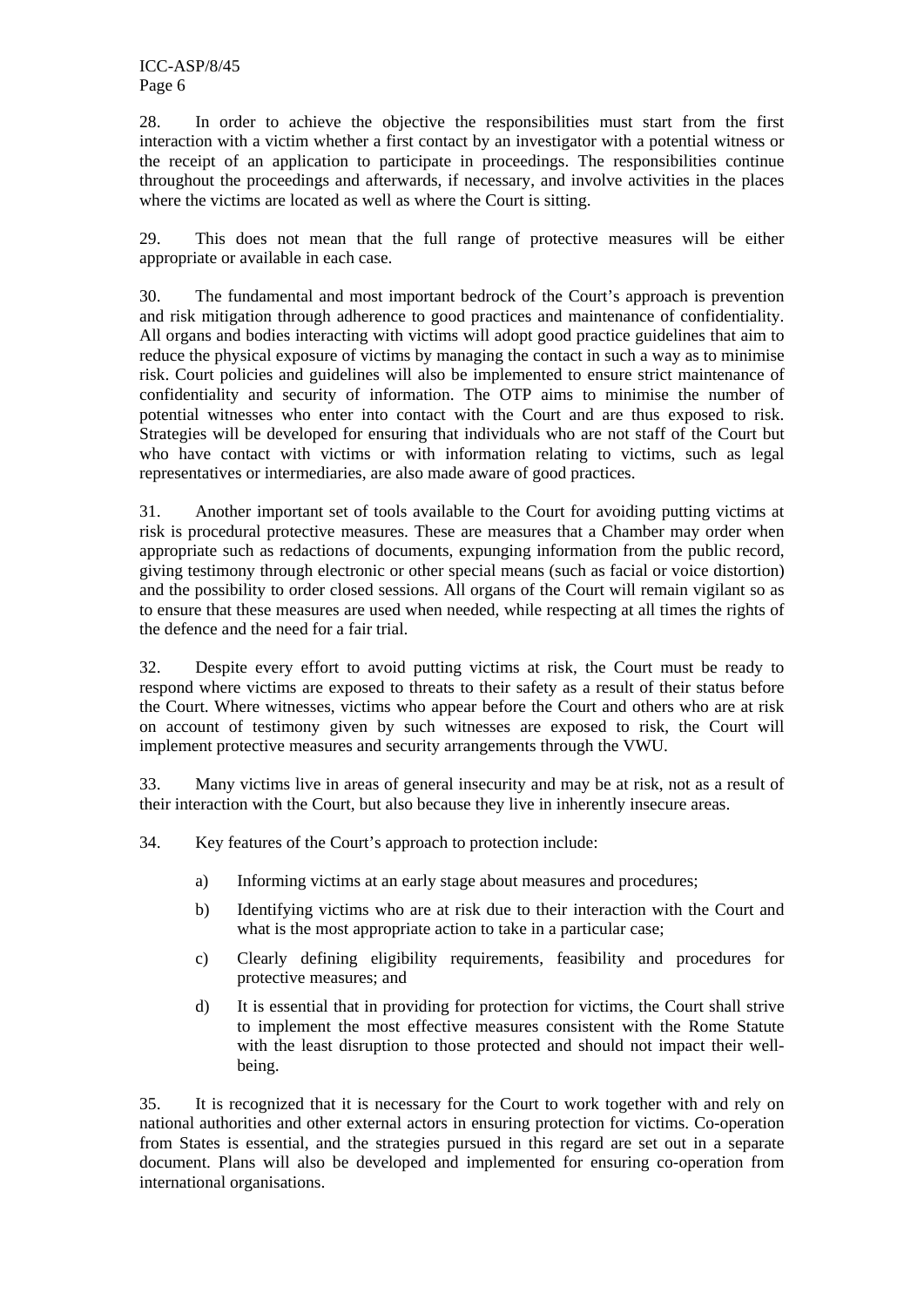#### *Objective 3:*

**Provide support and assistance to victims in order to safeguard their psychological and physical integrity and well-being, ensure respect for their dignity and privacy, and prevent them from suffering further harm as a result of their interaction with the Court.** 

36. This objective aims to facilitate the proceedings, and to ensure that victims have access to appropriate support, with the result that they feel supported through the proceedings and afterwards if necessary.

37. All contact with victims, however brief, should be characterised with compassion and respect. Training in victim awareness will therefore be provided to all staff in contact with victims to ensure high standards, and efforts will be made to pass on good practices to legal representatives, intermediaries and others interacting with victims in relation to Court proceedings.

38. Interviews with investigators and any other interactions between victims and staff members of the Court must be carefully managed in order to avoid retraumatization or other problems. The OTP will conduct assessments before interviewing vulnerable witnesses in order to determine if they are physically and psychologically fit to go through the interview, and will ensure that a psycho-social expert is available in case an intervention is needed. The OTP, as well as other relevant organs and bodies of the Court, will also ensure that their staff receive training on techniques when interviewing children and victims of sexual violence. External counsel interacting with victims are also engaged in this regard.

39. Victims continue to be vulnerable after they have been interviewed, and it can be many months or years before a victim may actually appear before the Court. The VWU will ensure that mechanisms are in place, in line with established clear, transparent and consistent criteria, to respond to requests for support or assistance, including medical and psychological support or counselling. These interventions aim at facilitating participation of victims in Court proceedings.

40. It is recognized that much can be done to reduce the stress experienced by victims who appear before the Court to give evidence or to participate in proceedings.

41. Also, by taking care over arrangements, stress can be reduced and participation can be facilitated. In arranging transportation and accommodation, and in looking after victims when they are in The Hague or where proceedings are held, care will be taken to make them feel comfortable and provide any support they might need. Victims will be assisted to understand the proceedings and their role, including explanations of what to expect while giving evidence.

42. Key features of proving support to victims include:

- a) Hiring staff with relevant expertise, including in relation to crimes of sexual violence and crimes involving children, and providing adequate training to staff;
- b) Identifying victims' needs, including identifying those especially vulnerable, and facilitating access to appropriate services;
- c) Developing a thorough understanding of the cultural context in order to identify appropriate forms of support;
- d) Providing information to victims about support available;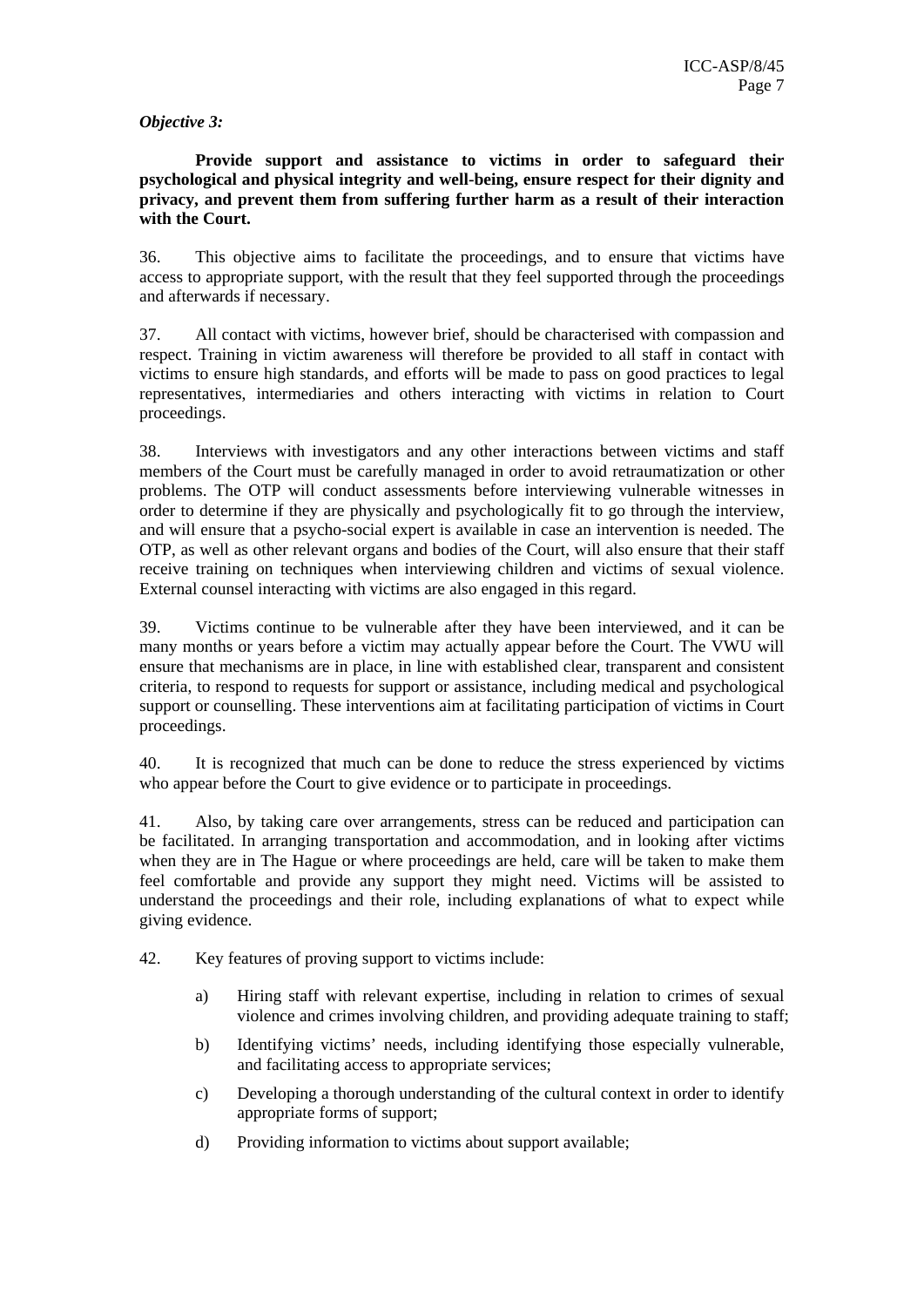- e) Developing clear protocols for referring victims for support, and clear criteria for determining which support measures will be provided at each stage;
- f) Seeking to reduce stress and secondary victimisation created by involvement in the Court's proceedings, while recognizing that some victims may be especially vulnerable to distress;
- g) Putting in place quality control mechanisms to ensure the victims are treated with professionalism and respect and that they receive the assistance they need; and
- h) Seeking and respond to feedback from victims and their representatives, to ensure that services provided reflect their needs.

43. The Court will make every effort to ensure that any support for victims is sustainable even beyond the end of proceedings. Co-operation will be sought with counselling and rehabilitation centres and local and international organizations dealing with victims.

#### *Objective 4:*

#### **To ensure that victims are able to fully exercise their right to participate in ICC proceedings, in a manner that is sensitive to their rights and interests and consistent with the rights of the Defence and the need to ensure a fair trial.**

44. By providing victims with an opportunity to articulate their views and concerns, enabling them to be part of the justice process and by ensuring that consideration is given to their suffering, it is hoped that they will have confidence in the justice process and view it as relevant to their day to day existence rather than as remote, technical and irrelevant. It is recognized that victim participation will contribute to the justice process at the Court and will make the proceedings more sensitive to victims.

45. Victims' participation is a statutory right, not a privilege. While implementation might vary according to the specific circumstances, as provided in the Statute and the Rules, it is crucial to build upon the experience of the last four years of activities of the Court in this regard and address issues of relevance to victims' participation in a clear, consistent and certain manner.

46. The Court acknowledges the many forms that victims' participation can take from petitioning the Court or volunteering information to applying for participant's status and recognizes the challenges involved in ensuring effective participation. If the rights of victims are to be effective, victims must first be aware of their right to participate so that they can take informed decisions about whether and how to exercise it, and must be assisted to apply to participate throughout if they wish to do so. The Court recognizes that these can most effectively be carried out in partnership with individuals and organizations that are close to victims. To that end, the Court will identify and provide training and support to intermediaries who decide to assist victims in relation to their participation in ICC proceedings. The Registry will make available standard application forms that are both user-friendly for the victims and capable of providing the Chambers with the information they need. It will co-operate with intermediaries and legal representatives to ensure that victims can present complete information so as to allow their applications to be properly considered by the relevant chambers.

47. An effective participation system necessitates efficient systems to enable the Court to manage and process applications received. The Registry, which has been given responsibility for this, will put in place and implement systems able to receive applications from victims in the field, process potentially large numbers of applications while maintaining quality and accuracy, meeting the demands of the pace of judicial proceedings and maintaining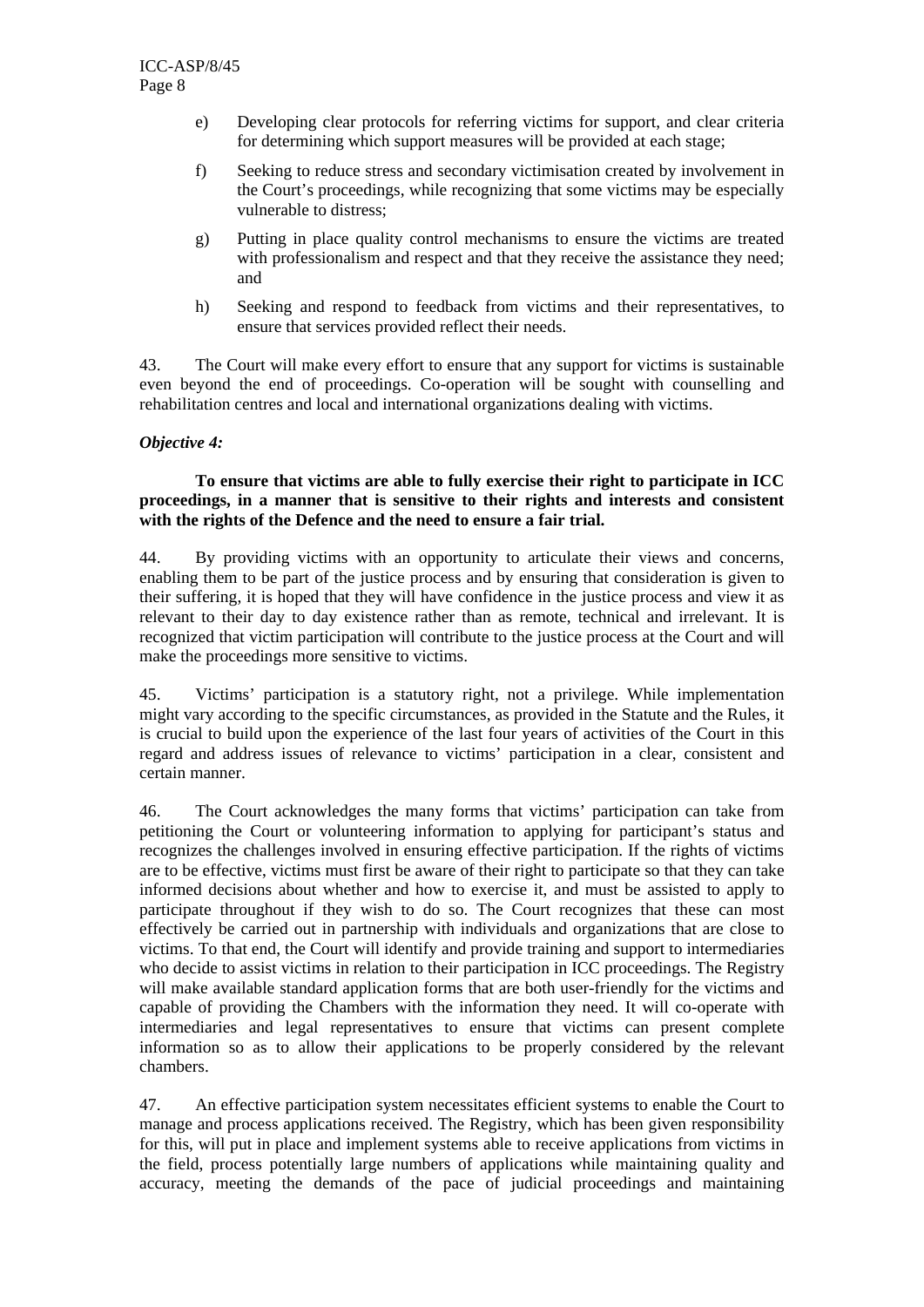confidentiality, and provide any support required by Chambers to enable them to decide on applications.

48. If participation of victims is to be meaningful for victims, it is important to evaluate the experience of participating so that necessary adjustments can be made to Court policies and approaches. To this end, programmes will be developed to evaluate the satisfaction of victims with the experience of participating in proceedings.

- 49. Key features of ensuring victims' right to participate in proceedings include:
	- a) Carrying out functions in a timely manner to ensure victims may apply and have their applications considered so as to keep pace with the proceedings;
	- b) Developing strategies for ensuring confidentiality of information and the need to respect the safety, well-being, dignity and privacy of victims; and
	- c) Specific strategies will be developed in relation to vulnerable or marginalised victims.

#### *Objective 5:*

#### **To ensure that as many victims as possible are able to exercise their rights as regards reparation and to benefit from assistance.**

50. This objective involves the Court developing, in time, principles as regards reparations envisaged under article 75, paragraph 1, of the Statute, which give effect to the right.

51. Every effort must be made to ensure that reparations are meaningful to victims. To this end, it is recognized that not all victims will want the same things and efforts must be made to ascertain what the most appropriate form of reparation is in a particular case, including restitution, compensation and rehabilitation. This would include conducting consultations with victims and taking care to avoid creating a negative impact, as well as making efforts to harness the maximum possible impact of the Court's mandate as regards reparations.

52. When reparations awards are issued by the Court, it will be important to make them known as widely as possible. The Registry will ensure it is prepared to publicise reparations proceedings and decisions.

53. The effectiveness of the Court's action on reparation will depend upon the availability of assets. This requires Chambers, OTP, Registry, and the TFV to make efforts in this regard. Such efforts might include identifying assets of the accused and seeking co-operation of States in tracing, freezing and seizing them and in enforcing reparations orders. The OTP will pay particular attention to the investigating and tracking of financial assets as part of its investigative procedures. On the part of the TFV, it is responsible for securing voluntary contributions to meet reparations awards where there are insufficient assets from the Accused. The TFV will then prepare the implementation plans for delivering reparation awards, if requested to do so by a Chamber.

54. The TFV has been given the additional mandate to use resources to benefit victims of crimes and their families, outside the context of a particular case. The TFV, with the guidance of its Board of Directors, will advocate for and assist the most vulnerable victims of the crimes within the Court's jurisdiction.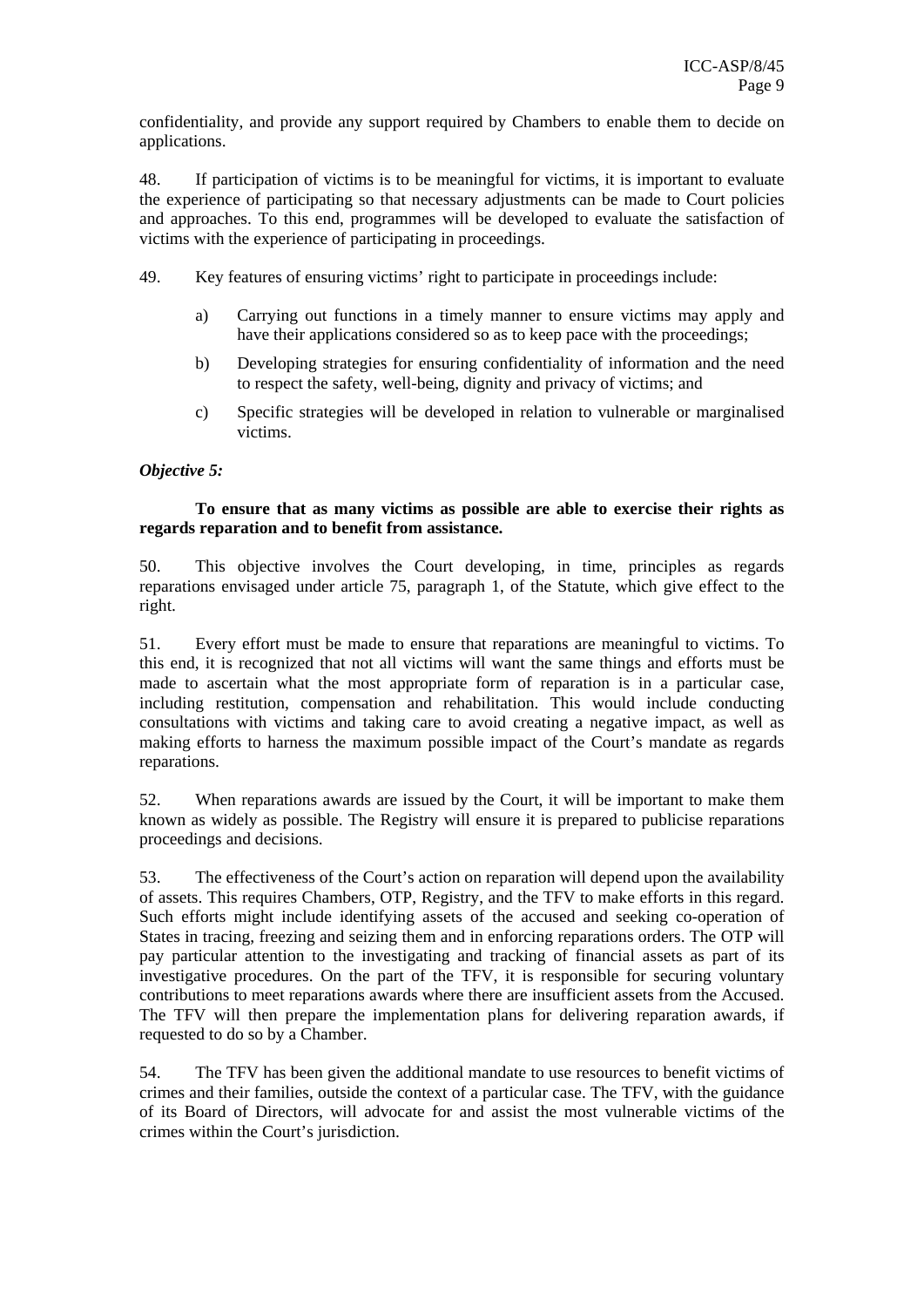- 55. Key features of the Court's approach to providing assistance and reparations include:
	- a) Close partnership with partners at the grassroots level (local NGOs, traditional/religious leaders, local authorities, and especially the victims themselves) to ensure assistance and reparations are culturally appropriate and meaningful;
	- b) Presence of field staff in communities to ensure proper technical support, monitoring and evaluation of projects;
	- c) Assisting the victims to 'assist themselves' through empowering them to undertake the rehabilitation activities required to help them restore, to the extent possible, the life they had or would have had if they had not been victims of the crimes under the jurisdiction of the ICC;
	- d) Mobilising victims with the specific focus on the most vulnerable in order to provide group assistance and encourage self help initiatives; and
	- e) Working with the communities, insisting on a mixed participation of the families and communities alongside victims in community rehabilitation efforts.

#### *Objective 6:*

#### **To ensure that victims obtain high-quality legal representation before the Court.**

55. In order for victims to fully exercise their rights under the Rome Statute, they must receive assistance in navigating the complexities of the legal process before the Court. The distance of the Court from the location of the victims and the numbers of victims who may wish to participate or seek reparation also mean that their interests can most effectively be represented through legal representatives.

56. For many victims it is also important to have a lawyer of their choice or at least from their own community or country to represent them, given their knowledge of the context in which crimes were committed and the conditions in which they live. The continued involvement of qualified lawyers from around the world is also important in promoting the Rome Statute at national level and thus the principle of complementarity.

57. Legal representatives of victims will be provided with the administrative and logistical support that they need to carry out their functions, including office facilities at the seat of the Court, access to and training in the electronic systems used by the Court and support to communicate with their clients in the field.

58. Legal representatives will also be provided with legal support. The Court will maintain an adequately resourced OPCV to provide legal support and assistance to legal representatives of victims and to victims. The Office will be able to build up an expertise in the law and practice of the Court and provide specialist legal research and other support. The Office will also be available to represent victims directly. The Court will seek to ensure that no victim participating in Court proceedings is unrepresented.

59. Another essential element in ensuring quality legal representation of victims is legal aid. The legal aid scheme will be managed by the Registry, in consultation with the chambers, in a way that allows for flexibility and is tailored to the specific needs of legal representation of victims. Legal aid must reflect the modalities of participation and reparation as decided by the chambers. It must also allow regular and effective communication between the legal representatives and their clients. It is recognized that the legal aid scheme of the Court may well not be able to cover all the legal assistance provided to victims, particularly in the early